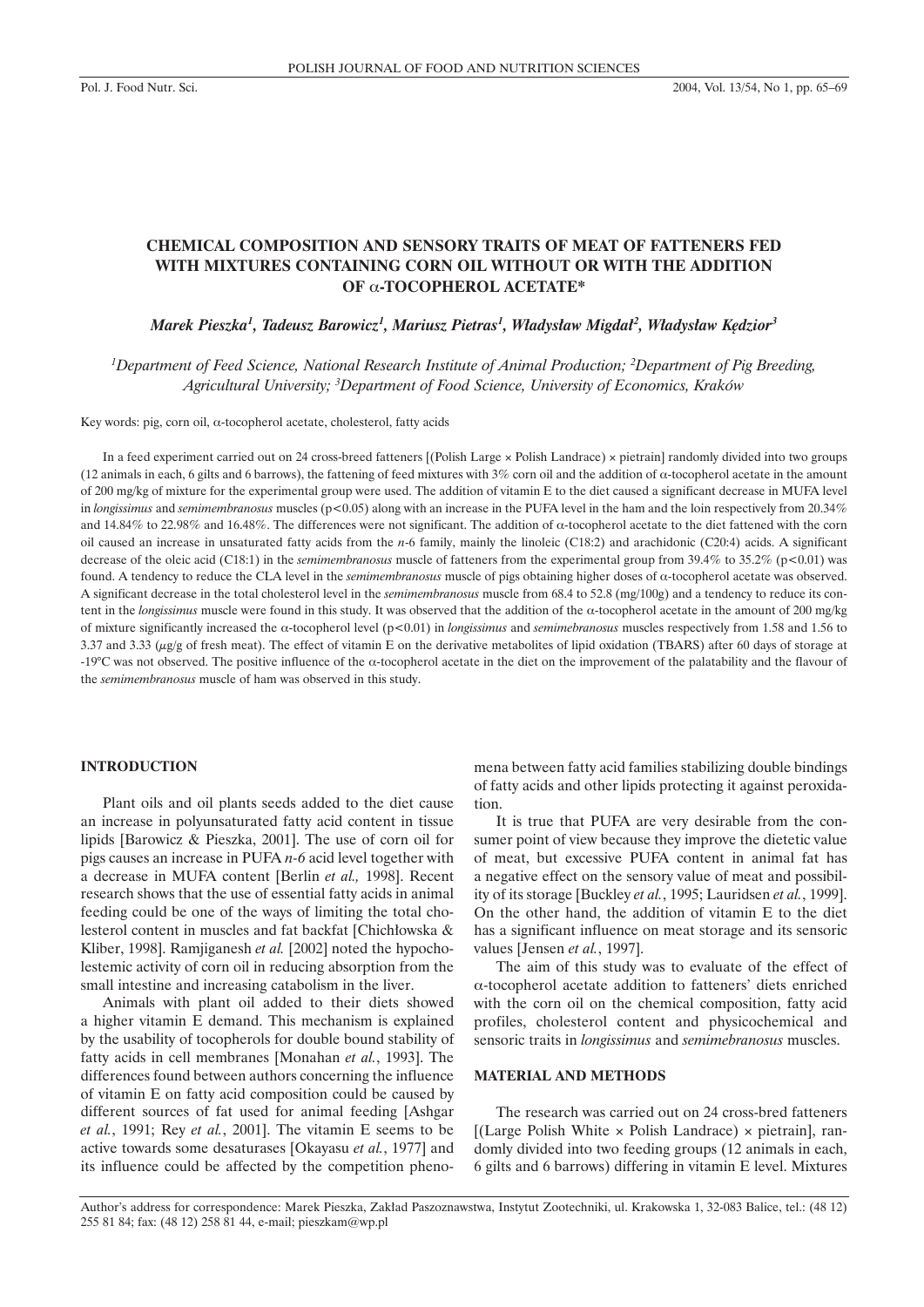were fattened with 3% corn oil and in the experimental group the addition of 200 mg/kg of vitamin E was used. Fatteners were fed *ad libitum* with complete mixtures starting from 50 kg of body weight to the slaughtering weight (105 kg). The level of vitamin E for feed mixtures of control group (I) was accepted as 30 mg/kg level [Polish Nutrient Requirement, 1993]. The experimental premix used in the study was based on α-tocopherol acetate with a concentration of 300 mg per 10 g of carrier (talcum) produced by Premix Factory BASF (Kutno, Poland). During the study, fatteners were fed according to Polish Nutrient Requirements [1993]. Animals were kept in individual pens on straw bedding in standard microclimatic conditions with free access to water. The composition and the nutritive value of the mixtures are shown in Table 1. When fatteners achieved 105 kg of body weight they were slaughtered. After dissection, samples of *longissimus* and *semimembranosus* muscles were taken for further examination. Meat samples were devoid of membranes and fascias and then mixed in Moulinette (Spain). Mixed samples were put into PCV boxes and stored at -19°C for further analysis. The chemical composition of mixtures was evaluated with conventional methods according to AOAC [1990]. In meat samples, the chemical composition was evaluated [Budsławski & Drabent, 1972]. The composition of fatty acids was determined using gas chromatography (GC) after previously extracting lipids according to Folch *et al.* [1957] and converting free fatty acids into methyl esters. Chromatography analysis of vitamin E in *longissimus* and *semimembranosus* muscles was carried out using the HPLC method using fluorescent detection, after saponification and extraction with ethyl acetate and a hexane mixture [Ueda & Igarashi, 1987].

TABLE 1. The nutritive value and the fatty acids composition (the % of total fatty acids) in the complete mixture and in fatty additions used in this study.

| Energy and nutrient content | Mixture |          |  |  |
|-----------------------------|---------|----------|--|--|
| Total protein $(\%)$        | 14.4    |          |  |  |
| EM(MJ)                      | 12.73   |          |  |  |
| Crude fibre $(\% )$         | 6.75    |          |  |  |
| Lysine $(\% )$              | 0.77    |          |  |  |
| Methionine $(\% )$          | 0.26    |          |  |  |
| Ca (%)                      | 0.53    |          |  |  |
| $P(\%)$                     | 0.48    |          |  |  |
| Fatty acids composition     | Mixture | Corn oil |  |  |
| <b>SFA</b>                  | 23.08   | 15.1     |  |  |
| <b>UFA</b>                  | 76.92   | 84.9     |  |  |
| <b>MUFA</b>                 | 22.22   | 32.2     |  |  |
| <b>PUFA</b>                 | 54.7    | 52.7     |  |  |
| PUFA $n-6$                  | 49.59   | 51.74    |  |  |
| PUFA $n-3$                  | 5.11    | 0.96     |  |  |
|                             |         |          |  |  |

Meat colour in L\*a\*b\* scale [CIE, 1976] was evaluated using a deflect spectrophotometer Minolta CR-310, (Japan) 24 h after slaughtering. The water absorption was evaluated according to the Grau & Hamm method [1953] and thermal losses (loss of meat juice) – during the preparation of meat for tenderness. The estimation of the *longissimus* and *semimembranosus* muscle tenderness was marked using an Instron 5542 apparatus (England) equipped with Warner-Bratzler cell (crosshead speed at 200 mm min<sup>-1</sup>). Before the evaluation, the muscles were cooked to an internal temperature of 76°C and then cooled. Following this, cylinders of 15 mm diameter were cut out of the muscles and were measured. In the lipid extracts of *longissimus* and *semimembranosus* muscles, the total cholesterol content was evaluated using the method described by Rhee *et al.* [1982]. In pork loin and ham samples, the malonaldialdehyde (TBARS) content was measured according to the procedure described by Pikul [1993] after 60 days of storage at -19°C. The sensory evaluation of the meat was also carried out after thermal dressing (cooking to the internal temperature of 85°C) on a 5-point scale according to the method described by Baryłko-Pikielna [1975].

All results were statistically verified using the Statgraphics Plus 4.0 computer program.

#### **RESULTS AND DISCUSSION**

The profile of fatty acids in *longissimus* and *semimebranosus* muscles is shown in Table 2. It was claimed in this study that vitamin E caused a significant decrease in MUFA level in the above-mentioned muscles  $(p<0.05)$ . Unfortunately, it is difficult to explain the mechanism of the influence of vitamin E higher dose in the diet on a decrease in MUFA level in intramuscular fat because of a lack of proper literature sources. The addition of α-tocopherol acetate caused an increase in PUFA in the ham and in the loin respectively from 20.34% and 14.84% to 22.98% and 16.48%, however, the differences were not significant. The addition of  $\alpha$ -tocopherol acetate to diets enriched with corn oil caused an increase in unsaturated fatty acids level from the *n*-6 family, mainly linoleic acid (C18:2) and arachidonic (C20:4) which is consistent with the results obtained by Berlin *et al.* [1998]. A significant decrease in oleic acid (C18:1) in the *semimembranosus* muscle  $(p<0.01)$  was observed in the experimental group. Moreover, the reducing tendency of CLA in the *semimembranosus* muscle in the group of pigs receiving higher doses of α-tocopherol acetate was observed ( $p$ <0.05).

In this study, a significant decrease in total cholesterol level in the *semimebranosus* muscle (p<0.05) and its tendency to decrease in the *longissimus* muscle of pigs from the group obtaining an addition of  $\alpha$ -tocopherol acetate was observed (Table 3). These results correspond to the findings of Berlin *et al.* [1998] in pigs and Ramjiganesh *et al.* [2002], who used the corn oil in guinea pig diets.

The  $\alpha$ -tocopherol and TBARS concentrations in the *logissimus* and *semimembranosus* muscles are shown in Table 4. The  $\alpha$ -tocopherol concentrations in the muscles of the pigs fed with the addition of 200 mg  $\alpha$ -tocopherol acetate per kg of the mixture were significantly higher  $(p<0.01)$  than in the muscles of the fatteners fed with the base diet with the addition of 30 mg  $\alpha$ -tocopherol acetate per kg of the mixture. The α-tocopherol level in the *longissimus* and *semimembranosus* muscles in the group with and without the addition of the  $\alpha$ -tocopherol equalled 3.37 and 3.33, respectively, and also 1.58 and 1.56  $(\mu g/g)$  of fresh meat). These values are similar to the results found earlier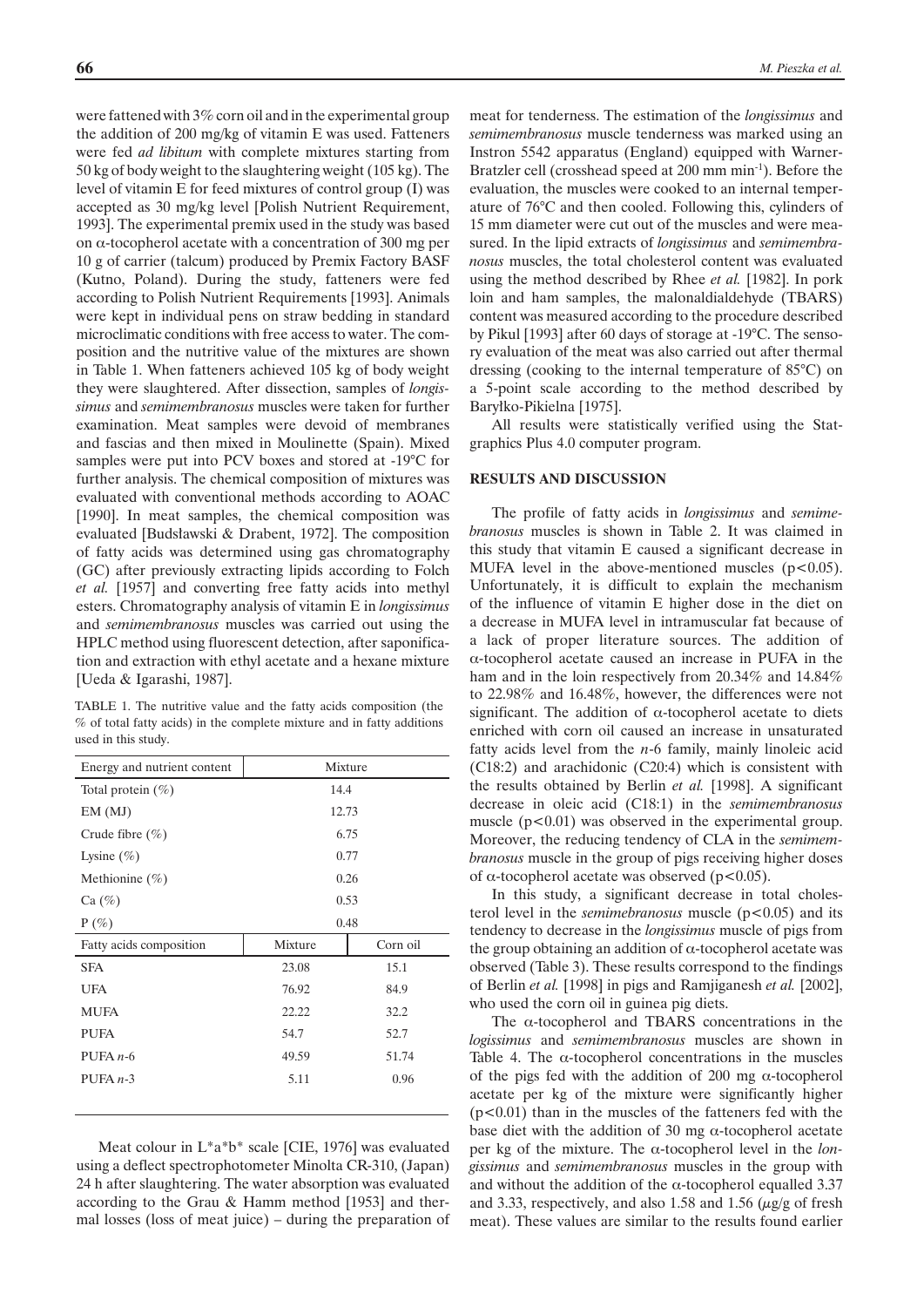| TABLE 2. The profile of fatty acids in <i>longissmus</i> and <i>semimembranosus</i> muscles (the $\%$ of total fatty acids). |  |  |
|------------------------------------------------------------------------------------------------------------------------------|--|--|
|------------------------------------------------------------------------------------------------------------------------------|--|--|

| Fatty acids    | Longissimus muscle |                      | <b>SEM</b><br>Semimembranosus muscle |                    |                      | <b>SEM</b>               |
|----------------|--------------------|----------------------|--------------------------------------|--------------------|----------------------|--------------------------|
|                | Control group      | Group with vitamin E |                                      | Control group      | Group with vitamin E |                          |
| C 10:0         | 0.12               | 0.13                 | 0.008                                | 0.11               | 0.12                 | 0.009                    |
| C 12:0         | 0.10               | 0.11                 | 0.005                                | 0.11               | 0.08                 | 0.012                    |
| $C$ 14:0       | 1.37               | 1.57                 | 0.08                                 | 1.35               | 1.58                 | 0.05                     |
| C 16:0         | 25.24              | 25.75                | 0.66                                 | 24.60 <sup>a</sup> | 26.02 <sup>b</sup>   | 0.33                     |
| C 16:1 $n:7$   | 3.72               | 3.22                 | 0.21                                 | 3.47               | 3.29                 | 0.17                     |
| $C$ 18:0       | 11.51              | 12.07                | 0.40                                 | 10.56              | 10.72                | 0.37                     |
| C 18:1 $n:9$   | 42.99              | 40.57                | 0.69                                 | $39.40^{\rm B}$    | $35.22^{\rm A}$      | 1.03                     |
| C $18:2 n:6$   | 12.53              | 14.14                | 1.00                                 | 16.88              | 18.96                | 0.84                     |
| <b>CLA</b>     | 0.16               | 0.13                 | 0.01                                 | 0.17 <sup>B</sup>  | 0.08 <sup>A</sup>    | 0.01                     |
| $\gamma$ C18:3 | 0.13               | 0.13                 | 0.01                                 | 0.17               | 0.18                 | 0.01                     |
| C 18:3 $n:3$   | 0.57               | 0.67                 | 0.04                                 | 0.68               | 0.64                 | 0.02                     |
| C 20:0         | 0.11               | 0.09                 | 0.01                                 | 0.06               | 0.04                 | 0.01                     |
| C 20:4 $n:6$   | 1.38               | 1.33                 | 0.19                                 | 2.34               | 2.99                 | 0.23                     |
| EPA $n:3$      | 0.02               | 0.02                 | 0.002                                | 0.03               | 0.03                 | 0.005                    |
| DHA n:3        | 0.04               | 0.05                 | 0.006                                | 0.05               | 0.05                 | 0.004                    |
| others         | 0.01               | 0.02                 | $\overline{\phantom{0}}$             | 0.02               | 0.02                 | $\overline{\phantom{m}}$ |
| <b>SFA</b>     | 38.45              | 39.73                | 0.93                                 | 36.79              | 38.52                | 0.50                     |
| <b>UFA</b>     | 61.55              | 60.17                | 0.93                                 | 63.21              | 61.48                | 0.50                     |
| <b>MUFA</b>    | 46.71 <sup>b</sup> | 43.79 <sup>a</sup>   | 0.82                                 | 42.87 <sup>b</sup> | 38.51 <sup>a</sup>   | 1.11                     |
| <b>PUFA</b>    | 14.84              | 16.48                | 1.20                                 | 20.34              | 22.98                | 1.05                     |
| $n-6$ PUFA     | 14.04              | 15.64                | 1.16                                 | 19.40              | 22.13                | 1.06                     |
| $n-3$ PUFA     | 0.63               | 0.74                 | 0.05                                 | 0.76               | 0.76                 | 0.02                     |

a, b – values in the same rows with different letters differ significantly  $(p<0.05)$ ; A,B – values in the same rows with different capital letters differ highly significantly  $(p<0.01)$ 

TABLE 3. The influence of the α-tocopherol acetate addition on the cholesterol level in the *longissimus* and the *semimembranosus* muscles (mg/100 g of fresh tissue).

| Traits            | <i>Longissimus</i> muscle |                      | SEM  | <i>Semimembranosus</i> muscle |                      | <b>SEM</b> |
|-------------------|---------------------------|----------------------|------|-------------------------------|----------------------|------------|
|                   | Control group             | Group with vitamin E |      | Control group                 | Group with vitamin E |            |
| Total cholesterol | 67.13                     | 65.26                | 2.97 | 68.42 <sup>b</sup>            | $52.84^{\rm a}$      | 3.32       |

a, b – values in the same rows with different letters differ significantly ( $p < 0.05$ )

TABLE 4. The influence of the α-tocopherol acetate addition for fatteners on the α-tocopherol deposition and the TBARS level in the ham and the loin meat (n=12).

| Traits                            | Longissimus muscle |                      | <b>SEM</b> | <i>Semimembranosus</i> muscle |                      | <b>SEM</b> |
|-----------------------------------|--------------------|----------------------|------------|-------------------------------|----------------------|------------|
|                                   | Control group      | Group with vitamin E |            | Control group                 | Group with vitamin E |            |
| TBARS $(mg kg-1)$                 | 0.503              | 0.492                | 0.05       | 0.473                         | 0.448                | 0.02       |
| $\alpha$ -tocopherol ( $\mu$ g/g) | .58 <sup>A</sup>   | 3.37 <sup>B</sup>    | 0.31       | .56 <sup>A</sup>              | 3.33 <sup>B</sup>    | 0.33       |

a, b – values in the same rows with different capital letters differ significantly ( $p < 0.01$ )

by Ashgar *et al.* [1991] and Rey *et al.* [2001]. There were no significant differences between the α-tocopherol accumulation in the *longissimus* muscle and the *semimebranosus* muscle in the pigs fed with the addition of vitamin E. It may prove the uniform distribution of vitamin in the muscle tissue [Lauridsen *et al.*, 1999].

The oxidation stability of the loin and the ham muscle was evaluated after 60 days of storage at a temperature of -19°C. TBARS values in the control and the experimental group (with the addition of vitamin E) were similar regardless of the type of the meat examined. Rey *et al.* [2001] describes the higher values of TBARS in cooked meat and meat stored at 4°C from pigs fed with an addition of monounsaturated fatty acids. Cannon *et al.* [1996] obtained similar results to those obtained in this study. The decrease in meat lipid stability of animals fed with diets containing oils was stated by Buckley *et al.* [1995] and Barowicz & Pieszka [2001]. This status was explained by the number of unsaturated fatty acids and period of meat storage.

The evaluation of physicochemical traits of ham and loin meat did not show any differences between fatteners' group (Table 5). A slightly higher dry matter content in the meat of the fatteners fed with the addition of vitamin E and a tendency to reduce thermal losses were observed in this study. Similar results were presented by Cannon *et al.* [1996] and Jensen *et al.* [1997]. This supports the positive effect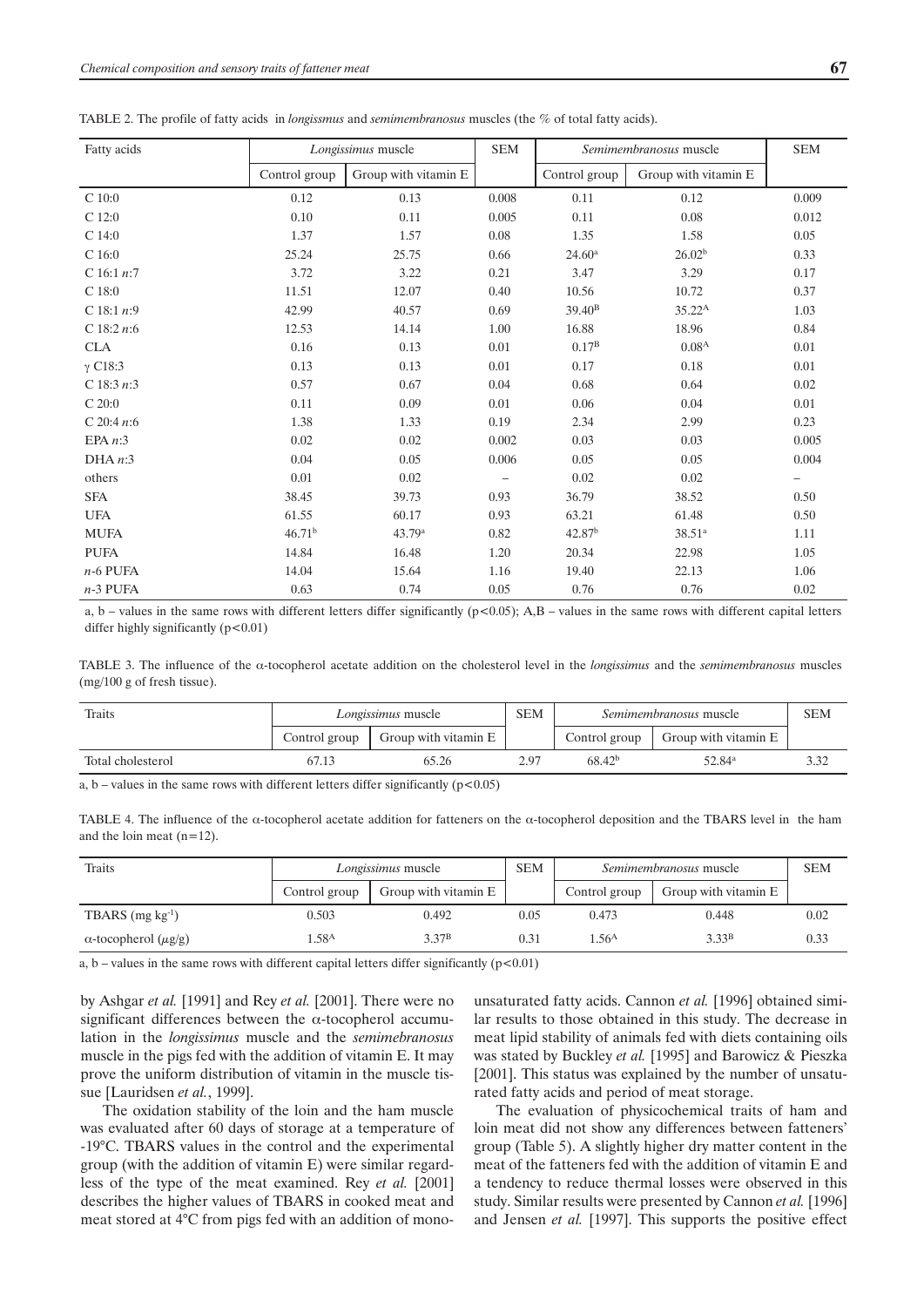TABLE 5. Some physico-chemical and sensory traits of the ham and the loin  $(n=12)$ .

|                               | Longissimus muscle |                      | <b>SEM</b> |                   | Semimembranoeus muscle | <b>SEM</b> |
|-------------------------------|--------------------|----------------------|------------|-------------------|------------------------|------------|
| Traits                        | Control group      | Group with vitamin E |            | Control group     | Group with vitamin E   |            |
| pH                            | 5.51               | 5.50                 | 0.03       | 5.79              | 5.67                   | 0.07       |
| Water binding capacity $(\%)$ | 25.51              | 25.70                | 1.15       | 26.42             | 26.07                  | 0.84       |
| Dry matter $(\% )$            | 26.32              | 27.15                | 0.50       | 23.66             | 24.32                  | 0.39       |
| Crude protein $(\%)$          | 22.23              | 22.05                | 0.23       | 20.54             | 21.79                  | 0.35       |
| Crude fat $(\% )$             | 3.63               | 3.81                 | 0.42       | 2.36              | 2.25                   | 0.19       |
| Colour of meat:               |                    |                      |            |                   |                        |            |
| $L^*$                         | 55.47              | 57.44                | 0.96       | 48.83             | 48.98                  | 0.89       |
| $a^*$                         | 14.01              | 13.50                | 0.24       | 17.82             | 16.60                  | 0.45       |
| $h^*$                         | 6.23               | 6.20                 | 0.39       | 5.4               | 4.63                   | 0.29       |
| Shear force (kg)              | 4.47               | 3.85                 | 0.20       | 5.26              | 4.27                   | 0.60       |
| Thermal losses $(\% )$        | 34.42              | 33.72                | 0.50       | 38.5              | 36.9                   | 0.73       |
| Juiciness (points)            | 4.68               | 4.46                 | 0.07       | 4.72              | 4.90                   | 0.07       |
| Tenderness (points)           | 4.76               | 4.52                 | 0.07       | 4.80              | 4.45                   | 0.10       |
| Flavour:                      |                    |                      |            |                   |                        |            |
| Intensity (points)            | 4.72               | 4.72                 | 0.06       | 4.82              | 4.87                   | 0.04       |
| Quality (points)              | 4.80               | 4.68                 | 0.06       | 4.70 <sup>a</sup> | 4.92 <sup>b</sup>      | 0.05       |
| Palatability:                 |                    |                      |            |                   |                        |            |
| Intensity (points)            | 4.60               | 4.48                 | 0.05       | 4.7               | 4.85                   | 0.05       |
| Quality (points)              | 4.64               | 4.52                 | 0.05       | 4.76              | 4.85                   | 0.05       |

a, b – values in the same rows with different letters differ significantly  $(p<0.05)$ 

of vitamin E on the physico-chemical traits of the stored meat. The loin from experimental animals was characterised by a higher value of the colour lightness, however, the differences were not significant. The positive influence of an α-tocopherol acetate addition to the diet on the improvement of the palatability and the flavour of *semimembranosus* muscle was observed. It is consistent with the results of other authors [Jensen *et al.*, 1997; Lauridsen *et al.*, 1999].

#### **ACKNOWLEDGEMENTS**

The authors thank BASF Corporation (Kutno, Poland) for gratuitous experimental premix production.

#### **CONCLUSION**

The results of this study showed that  $\alpha$ -tocopherol acetate added in amounts of 200 mg/kg of a mixture to a fattener's diet increases the vitamin E content in the *longissimus* and *semimembranosus* muscles, decreases the cholesterol level in the meat and improves its sensory value.

In view of this, the obtained pork meat could have a high salubrious and culinary value for consumers.

\* Paper presented at the VI International Scientific Conference "The effect of genetic and non-genetic traits on the quality of pork meat", 24–25 April 2003, Siedlce, Poland.

#### **REFERENCES**

- 1. AOAC, 1990, Official Methods of Analysis of the Association of Official Analytical Chemists. Kenneth Helrich, 15th edition, Arlington, Virginia, USA.
- 2. Asghar A., Gray J.I., Booren A.M., Gomaa E.A., Abouzied M.M., Miller E.R., Buckley D.J., Effects of supranutritional dietary vitamin E levels on subcellular

deposition of α-tocopherol in the muscle and on pork quality. J. Sci. Food Agric., 1991, 57, 31–41.

- 3. Barowicz T. Pieszka M., Using linseed oil in fattening pig rations to modify chemical composition and dietetic value of pork. Pol. J. Food Nutr. Sci., 2001, 10/51, 3, 42–45.
- 4. Baryłko-Pikielna N., 1975, Outline of sensory analysis. WNT, Warszawa, (in Polish).
- 5. Berlin E., Bhathena S.J., McClure D., Peters R.C., Dietary menhaden oil and corn oil and the red blood cell membrane lipid composition and fluidity in hyper- and normocholesterolemic miniature swine. J. Nutr., 1998, 128, 9, 1421–1428.
- 6. Buckley D.J., Morrissey P., Gray J.I., Influence of dietary vitamin E on the oxidative stability and quality of pig meat. J. Anim. Sci., 1995, 73, 3122–3130.
- 7. Budsławski J., Drabent Z., 1972, Methods of food analysis. WNT, Warszawa (in Polish).
- 8. Cannon J.E., Morgan J.B., Schmidt G.R., Tatum J.D., Sofos J.N., Smith G.C., Delmore R.J., Williams S.N., Growth and meat quality characteristics of pigs supplemented with vitamin E. J. Anim. Sci., 1996, 74, 98–105.
- 9. CIE. CIE Publication No. 15 (E-1.3.1), 1971/tc-1-1), Suppl. 2. Recommendations on uniform colour spacescolour difference equations., 1976, Psychometric Color Terms, Commission Internationale de l'Eclairage, Paris.
- 10. Chichłowska J., Kliber A., Metabolic consequences of linseeds and hempseeds using in female rats feeding. XX Konf. Nauk. "Rośliny Oleiste", 1998, Poznań, 24–25 March 1998, Abstracts, p. 37 (in Polish).
- 11. Grau R., Hamm R., Eine einfache Methode zur Bestimmung der Wasserbindung im Muskel. Natur-wissenschaften, 1953, 40, 29.
- 12. Folch J., Lees M., Stanley G.H.S., A simple method for the isolation and purification of total lipids from animal tissues. J. Biol. Chem., 1957, 226, 497–509.
- 13. Jensen C., Guidera J., Skovgaard I. M., Staun H., Skibsted I.H., Jensen S.K., Moller A.J., Buckley J.,